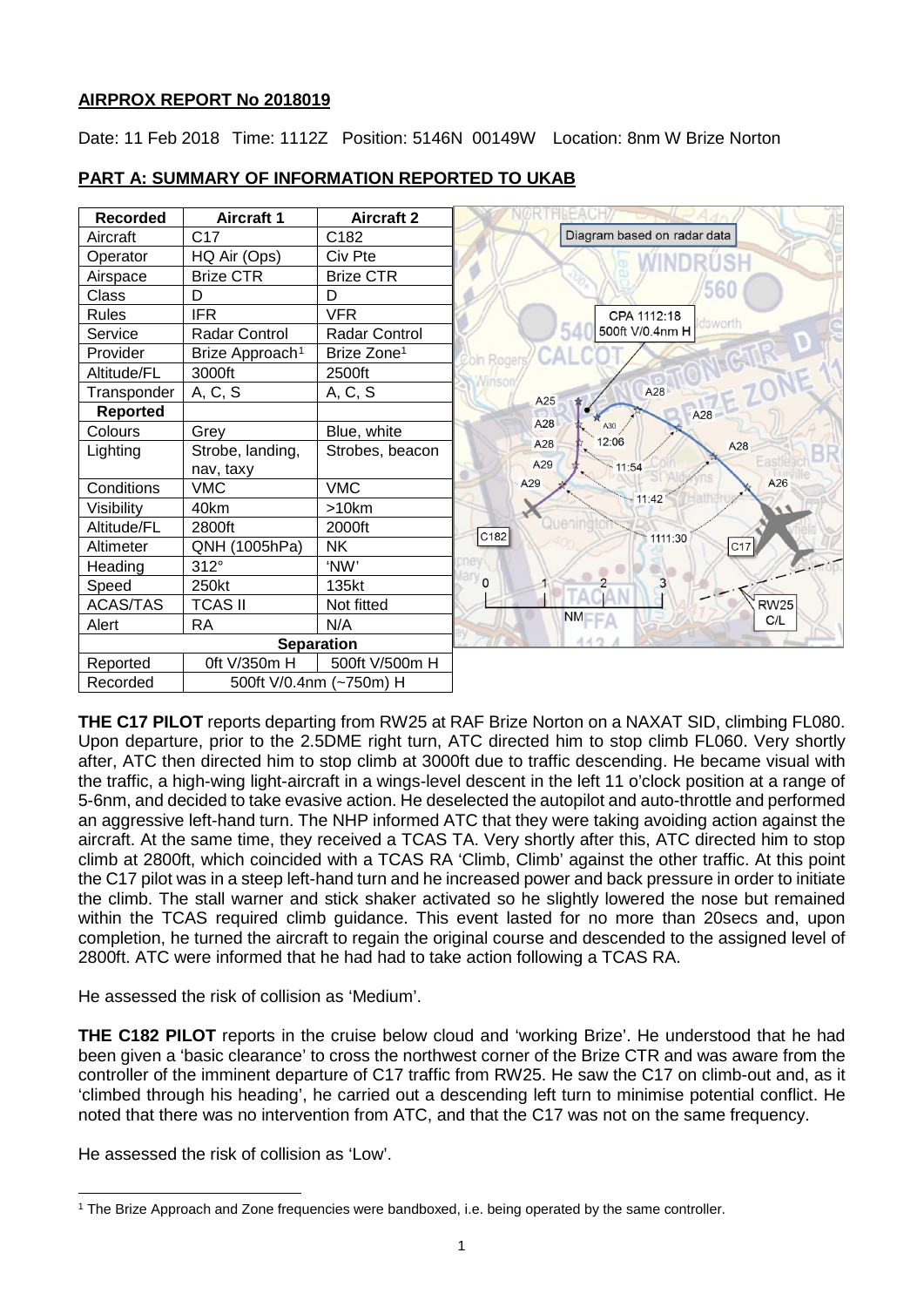**THE BRIZE APPROACH CONTROLLER** reports that he was bandboxed with Zone and was the ATCO I/C at the time of the Airprox. He was providing a Basic Service to a transit aircraft on the VHF Zone frequency [the C182 pilot] which was 10-15nm west of Brize on an easterly heading at 4000ft. The Cessna pilot was not given a level or altitude to maintain because the projected track at the time was not deemed to be in confliction with the SID profile of the C17 and it was deemed that Traffic Information on the departing C17 would be sufficient for the Cessna pilot to maintain separation. The C17 departed on a NAXAT SID, cleared to FL080, and, after applying Radar Control and verifying the Mode C, the controller returned his attention to the C182, which had taken a north-easterly track and which the controller perceived would take it through the published NAXAT SID path. He instructed the C17 pilot to stop climb at 3000ft in order to provide separation between the aircraft and to retain controlled airspace protection. Traffic Information was passed to the C17 pilot on the C182 and, on returning his attention to the C182, the controller noticed it had started to descend (the Mode C was indicating 3700ft). He immediately asked the C182 pilot to what level he was descending, to which the pilot replied that he was descending to 3000ft. The controller informed the C182 pilot that he was not cleared to transit the Brize CTR (at no point had a clearance been given) and passed Traffic Information on the C17 to him, to which he reported 'visual' at about 4nm. The C182 pilot stated on frequency 'sorry I thought we had been cleared through'. The controller immediately stopped the C17 climb at 2800ft, having seen that it's Mode C was indicating 2700ft, and passed updated Traffic Information on the C182. The C17 pilot reported visual with the C182 and self-positioned off the NAXAT SID in order to pass behind the C182 whilst maintaining visual. The C182 pilot informed the controller that he was descending further and taking up a northerly heading. The C17 pilot stated that although he was visual with the conflicting traffic throughout, he had received a TCAS RA.

He perceived the severity of the incident as 'Negligible'.

## **Factual Background**

The weather at Brize was recorded as follows:

METAR EGVN 111120Z NIL= METAR EGVN 111050Z 27013KT 9999 BKN030 06/M03 Q1003 BLU NOSIG=

## **Analysis and Investigation**

## **Military ATM**

An Airprox occurred on 11 Feb 18 at approximately 1115hrs UTC, in the vicinity of RAF Brize Norton, between a C17 conducting an IFR departure from RAF Brize Norton and a C182 in transit. The C17 was receiving Radar Control (IFR) from the Brize Approach Controller and the C182 had been receiving Basic Service (BS) from the same controller, who was also operating as Brize Zone, though had descended into Controlled Airspace (CAS) under VFR. Figures 1 - 9 depict the C17 and C182 at relevant times in the lead up to and during the Airprox. Pictures are taken from NATS radar feed replays and therefore are not representative of the picture available to controllers in Brize ATC. Radar replays and transmission timings did not align and were therefore manually adjusted by 30 seconds to achieve the most accurate match.

At 11:10:35 (Figure 1), the Brize Controller instructed the C17 pilot to stop climb at 3000ft.



Figure 1: C182 (3701) and C17 (4775) at 11:10:35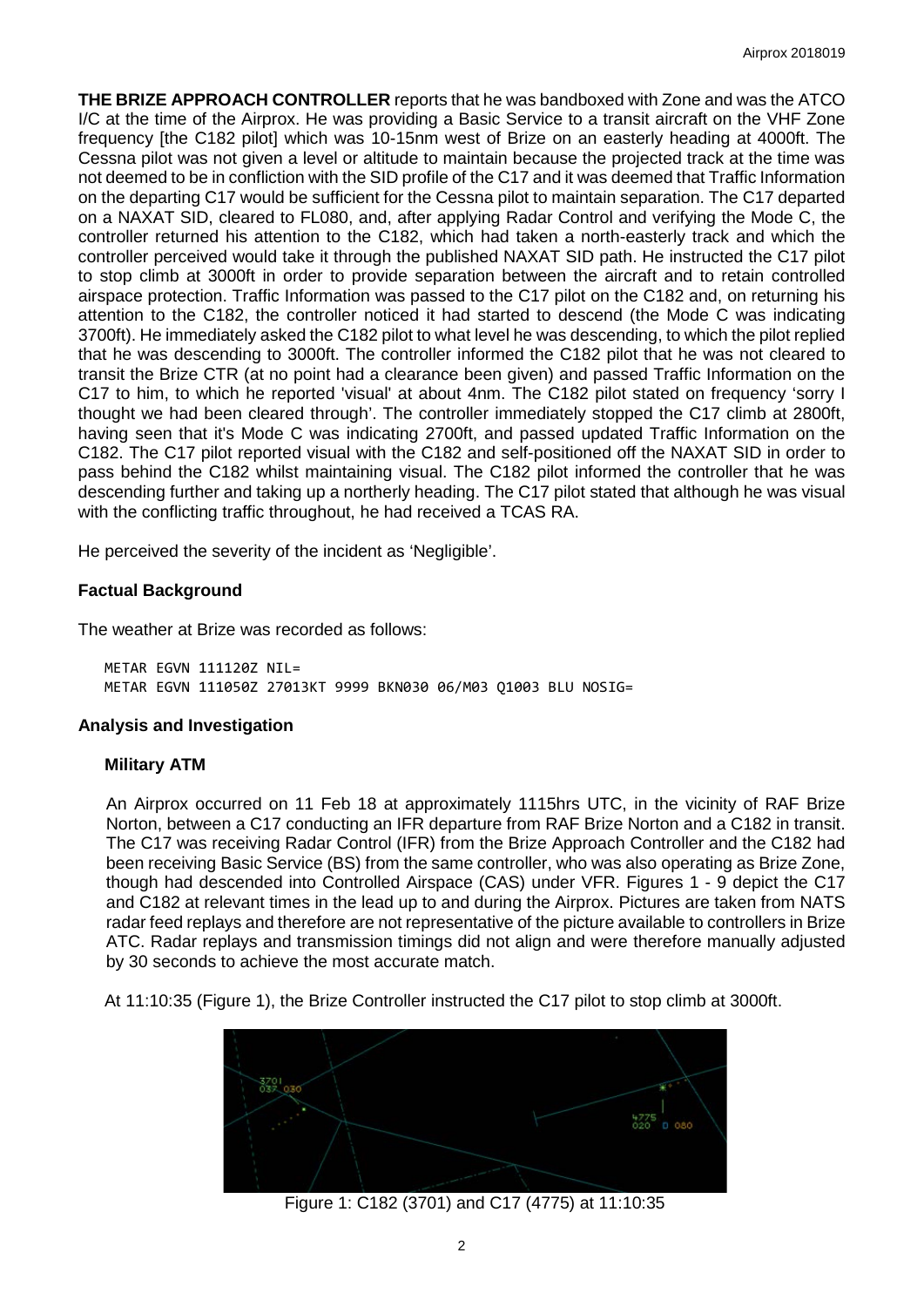At 11:10:44 (Figure 2), the C182 was inside the Brize CTR at an altitude of 3400ft. After the Brize controller queried his level, the C182 pilot stated that he was descending to 3000ft (Brize QNH 1003) to remain in sight of the ground. The Controller responded 'Roger', and asked the pilot to take up a north-easterly heading so that he could 'climb traffic through your six o'clock'. The C182 pilot responded that he was heading northeast.



Figure 2: C182 (3701) at 11:10:44

At 11:11:02 (Figure 3), the Brize Controller instructed the C17 pilot to stop climb at 2800ft.



Figure 3: C182 (3701) and C17 (4775) at 11:11:02

At 11:11:09 (Figure 4), the Brize Controller passed Traffic Information to the C17 pilot on the C182 as 'west of you by 5nm, northeast bound, reported descending to altitude 3000ft'. The C17 pilot acknowledged the Traffic Information.



Figure 4: C182 (3701) and C17 (4775) at 11:11:09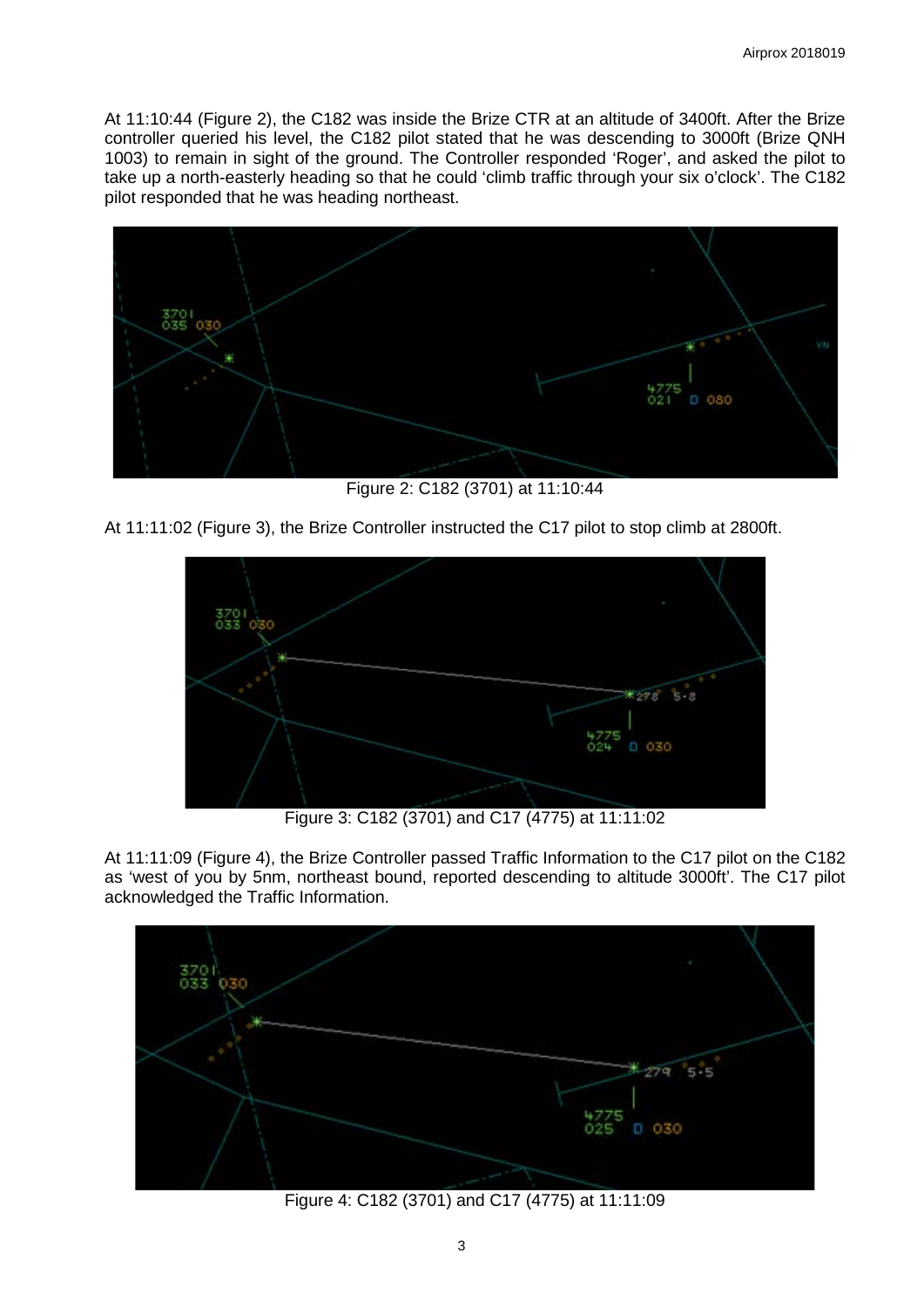At 11:11:18 (Figure 5), the Brize Controller asked the C182 pilot to remain outside controlled airspace, though the C182 had already entered the Brize CTR shortly before 11:10:44 (Figure 2). The C182 pilot stated that he thought he had been cleared to enter CAS, and that he was visual with the C17.



Figure 5: C182 (3701) and C17 (4775) at 11:11:18

At 11:11:34 (Figure 6), the Brize Controller passed updated Traffic Information to the C17 pilot, describing the C182's position as 'west of you by 2nm, northeast bound, visual with you, 200ft above'.



Figure 6: C182 (3701) and C17 (4775) at 11:11:34

At 11:12:05 (Figure 7), the C182 pilot informed the Brize Controller that he was descending to altitude 2000ft, visual with the C17 in his 3 o'clock.



Figure 7: C182 (3701) and C17 (4775) at 11:12:05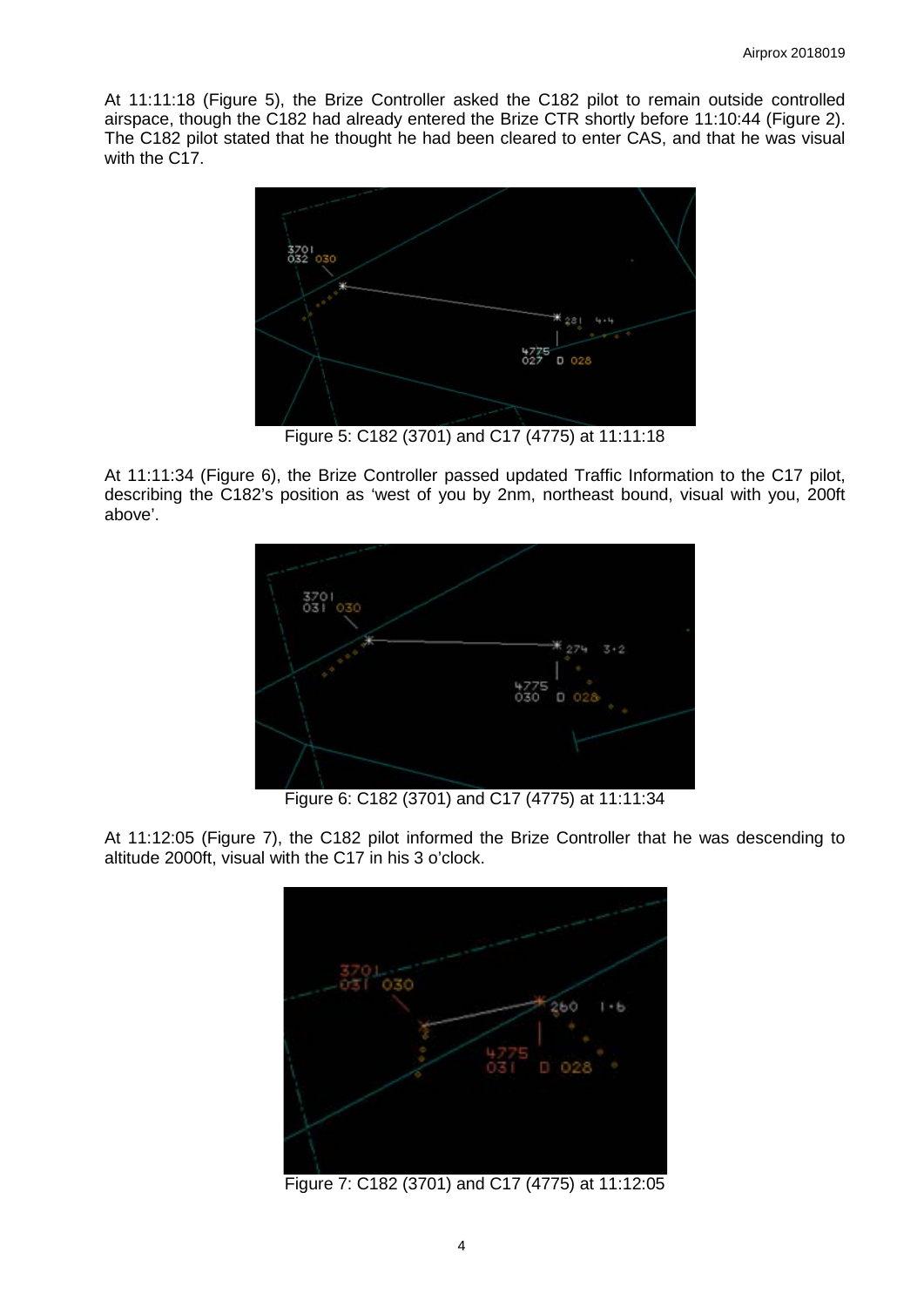At 11:12:10 (Figure 8), the Brize Controller informed the C17 pilot that the C182 was descending further and advised him to standby for further climb. He passed Traffic Information on further traffic 'north, 4nm, tracking south, indicating 400ft below'.



Figure 8: C182 (3701) and C17 (4775) at 11:12:10

At 11:12:23 (Figure 9), the C17 and C182 were at CPA, with approximately 0.4nm lateral and 500ft vertical separation. The C17 pilot advised the Brize Controller that he had received a TCAS RA and was maintaining visual with the C182.



Figure 9: C182 (3701) and C17 (4775) at 11:12:23

The Brize Controller was operating bandboxed as Approach and Zone, therefore providing ATS to departures, arrivals and to pilots crossing through the Brize CTR, which has a maximum altitude of 3500ft, Brize QNH. As it was outside of core hours, the team of three controllers was operating without a Supervisor, hence the Approach Controller was the ATCO I/C.

When the C182 pilot called on the Zone frequency for a Basic Service, he requested to transit 'through the north west tip of your Zone at this level'. The aircraft was at 4000ft and therefore above the CTR. The Controller informed the pilot that there was a C17 shortly departing from RW25, asked him to report visual with the traffic, and suggested an easterly heading if he was unable to remain in sight of the surface (therefore requiring descent). The C182 pilot responded that he was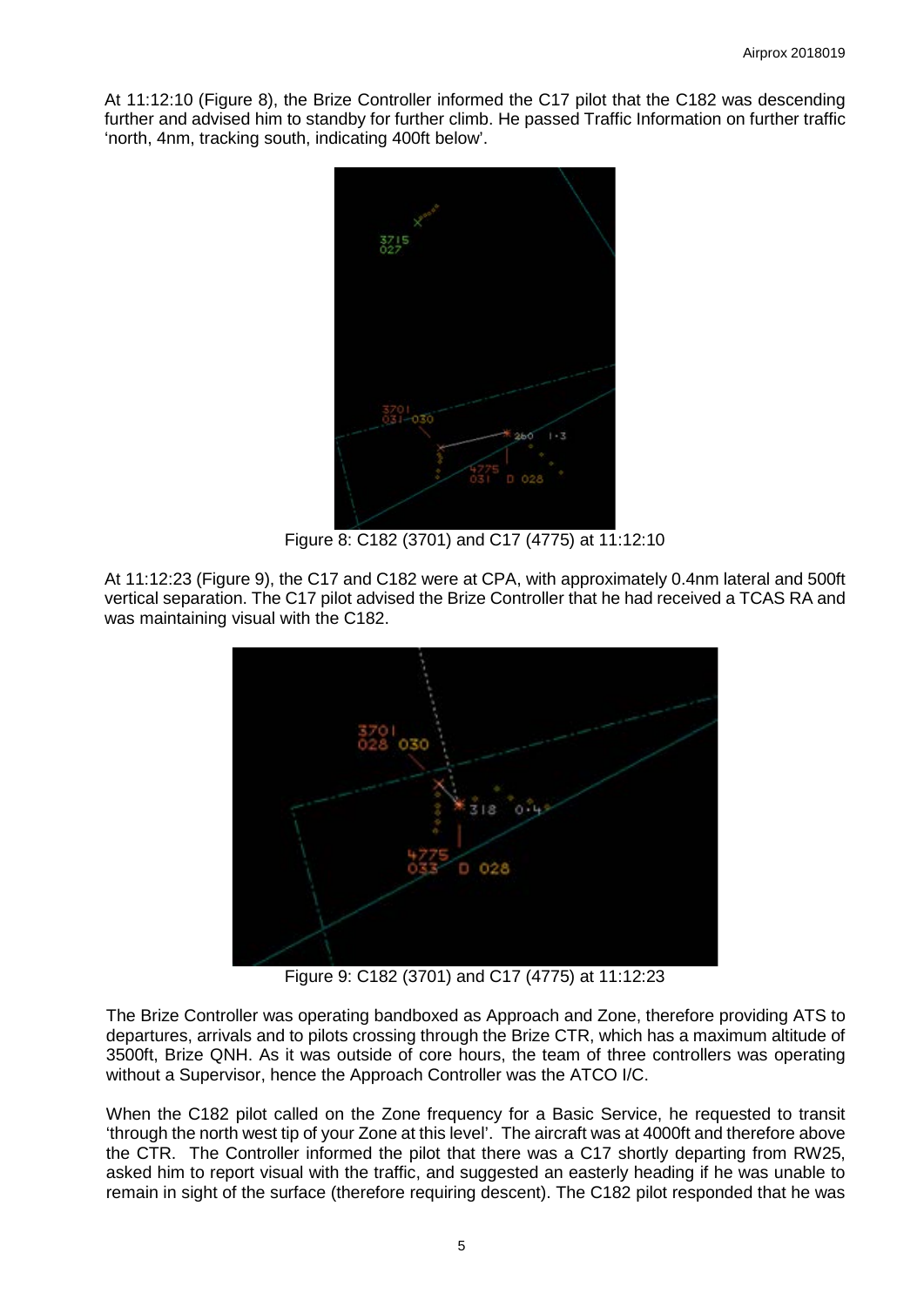'good VFR' and would look out for the traffic. The Controller did not explicitly give the C182 pilot a clearance to enter Controlled Airspace (CAS), expecting the pilot to maintain 4000ft. Not wanting to over control an aircraft receiving a Basic Service in Class G airspace, he turned his attention to two other transits on the Zone frequency.

The C17 pilot was conducting a NAXAT SID from RW25 at RAF Brize Norton, which requires a climb on runway track to 2.5d or 800ft QNH, whichever is later, then right turn onto track 312°, while climbing to FL80, therefore the Controller knew the aircraft's flight profile. Although the C17 pilot had stated that he would require Traffic Service on leaving the CTR, the C17 and C182 tracks appeared to be converging, therefore the Controller instructed the pilot to stop climb at 3000ft to remain inside the CTR, with the C182 believed to be remaining above.

When the C182 began to descend to 3000ft to remain in sight of the surface, this brought the aircraft inside CAS and removed the 1000ft separation that had been planned. The Controller asked the pilot to take up a north-easterly heading in order to route the C17 behind the C182; however, the aircraft was already heading northeast. The Controller instructed the C17 pilot to stop climb at 2800ft, based on seeing the Mode C indicating 2700ft. At this stage the two aircraft had more than 5nm lateral separation but the C17's turn onto 312° introduced greater convergence, with 200ft vertical separation.

The Controller passed Traffic Information on the C182 to the C17 pilot when the two aircraft had 5nm separation, and again when they had 2nm separation, after which the C17 pilot reported visual with the C182. The C182 pilot had reported visual with the C17 with 4nm separation, and reconfirmed that he was visual approximately one minute later, when he reported descending to 2000ft. At that time the tracks were still converging, with both aircraft Mode C indicating same altitude and lateral separation of approximately 1.5nm, but decreasing as both pilots maintained their current track. The Controller believed that, having passed Traffic Information and received confirmation that each pilot was visual with the other aircraft, that was sufficient for the C182 pilot to effect separation.

Although the Controller did not give the C182 pilot clearance to enter CAS, nor explicitly change the C182 pilot's Air Traffic Service to Radar Control, when the aircraft descended into Class D airspace, the pilot had stated that he was VFR, therefore he was responsible for separation from IFR traffic. That said, it is not good practice to route traffic through the climb out lane while another aircraft is conducting an IFR departure, and it is incumbent upon controllers to assess the developing scenario, use their professional judgement and take action to prevent collisions between known flights. The Controller attempted to separate the two aircraft by 1000ft and by airspace classification, but the C182's unexpected descent into CAS made that plan ineffective. The Controller tried to adapt by further restricting the C17's climb, but this served to aggravate the conflict as the C182 required further descent, which became the overriding requirement. With the C17 climbing out to join airways, a continued climb on runway track or other suitable vector to provide lateral separation until above the C182 would have been a more effective and expeditious solution.

Throughout the Airprox, both pilots were visual with the other aircraft, however the conflict was not broken until the C17 pilot turned left, off the SID profile, to route behind the C182, at the same time responding to a TCAS RA.

#### **UKAB Secretariat**

The C17 and C182 pilots shared an equal responsibility for collision avoidance and not to operate in such proximity to other aircraft as to create a collision hazard<sup>[2](#page-5-0)</sup>. If the incident geometry is considered as converging then the C182 pilot was required to give way to the C17 $3$ .

l

<span id="page-5-0"></span><sup>2</sup> SERA.3205 Proximity.

<span id="page-5-1"></span><sup>3</sup> SERA.3210 Right-of-way (c)(2) Converging.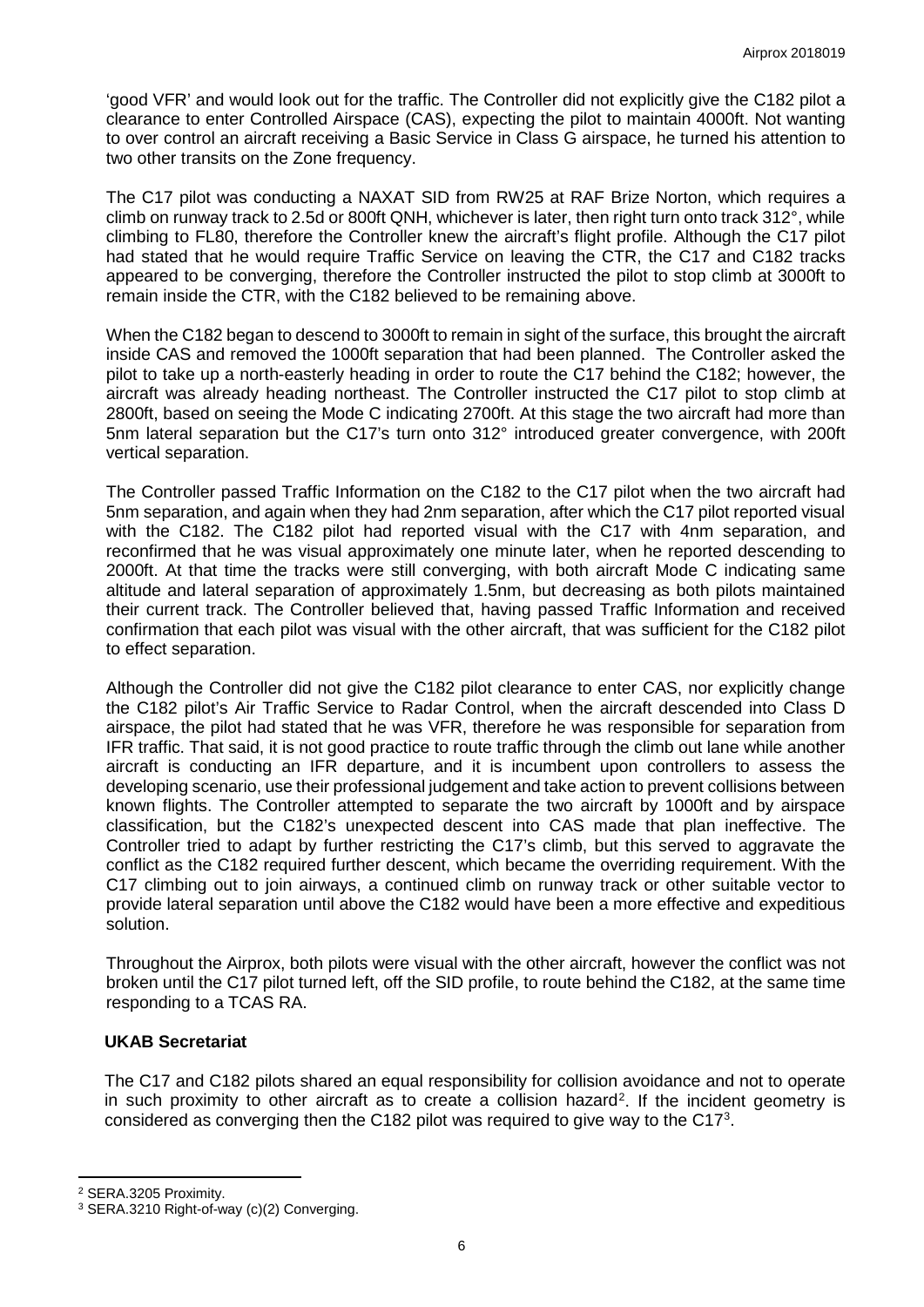### **Comments**

## **C17 Squadron Flight Safety Officer**

Crews are not currently trained to handle TCAS RA in the turn, nor is guidance contained within Sqn SOPs. We will engage with [another C17 squadron], and request that they investigate and present their findings to Trg Flt for inclusion in the Sqn SOP.

## **HQ Air Command**

An IFR departure from Brize Norton and transition into London controlled airspace is one of the most demanding departures that C17 crews undertake. During this particularly busy phase of flight (changing aircraft configuration, navigating the SID, communicating with ATC and conducting checklist activity) the crew were aware of the presence of the C182 but also aware of the efforts of the controller to maintain separation. The controller passed timely and accurate Traffic Information to both aircraft but the Cessna pilot's requirement to descend to maintain VMC was not fully articulated to the controller. This, coupled with what appeared to be a misunderstanding on the part of the Cessna pilot that he was cleared into the Brize CTR, led to separation being eroded. The C17 pilot did not recall TCAS indications prior to the RA being issued, but confirmed that as soon as he was visual with the Cessna he deemed that avoiding action was necessary and so took appropriate action to increase separation. All of the available barriers to MAC (a surveillance-based ATS, electronic conspicuity and lookout) played a part in maintaining separation between the aircraft; both pilots' lookout was guided by Traffic Information and the TCAS issued an RA. It is notable that the Cessna pilot was visual with the C17 at around 2-3nm and appeared comfortable with the separation, though this did trigger an RA on the C17. The C17 pilot became visual with the Cessna at a range of approximately 2nm and immediately manoeuvred to increase separation, though clearly this took time to effect in a large heavy aircraft. This Airprox is a reminder to all crews that vigilance is essential during all phases of flight, and that the 'protection' offered by controlled airspace can be fragile.

## **Summary**

An Airprox was reported when a C17 and a C182 flew into proximity at 1112 on Sunday 11<sup>th</sup> February 2018. Both pilots were operating in VMC, the C17 pilot under IFR in receipt of a Radar Control Service from Brize Approach and the C182 pilot under VFR in receipt of a Basic Service from Brize Zone, both from the same bandboxed controller.

## **PART B: SUMMARY OF THE BOARD'S DISCUSSIONS**

Information available consisted of reports from both pilots, transcripts of the relevant R/T frequencies, radar photographs/video recordings, a report from the air traffic controller involved and reports from the appropriate ATC and operating authorities.

The Board first discussed the chronology of the incident. The C182 pilot had contacted the Brize controller and informed him that he was level at 4000ft and requested 'permission to just go through the northwest tip of your zone at this level'. The C182 pilot did not seem to be aware that the Brize CTR only extends to an altitude of 3500ft and his request to 'go through the north west tip of your zone' was not refused because there was no reason for the controller to do so. However, members felt that this request laid the ground for the C182 pilot's belief that he had been cleared through the Brize CTR. The controller passed a squawk and agreed a Basic Service. The controller later informed the C182 pilot of the soon-to-depart C17 but it then became apparent to him that the C182 pilot was descending. On questioning him, the C182 pilot responded that he was 'going to level at three thousand feet'. He was now inside the Brize CTR and, although technically under a Radar Control Service, the controller responded with 'Roger can you take a north-easterly heading just so I can climb traffic through your six o'clock'. Members agreed that this R/T exchange provided tacit clearance to the C182 pilot to enter the CTR and probably cemented the impression in his mind that he had been cleared into the CTR,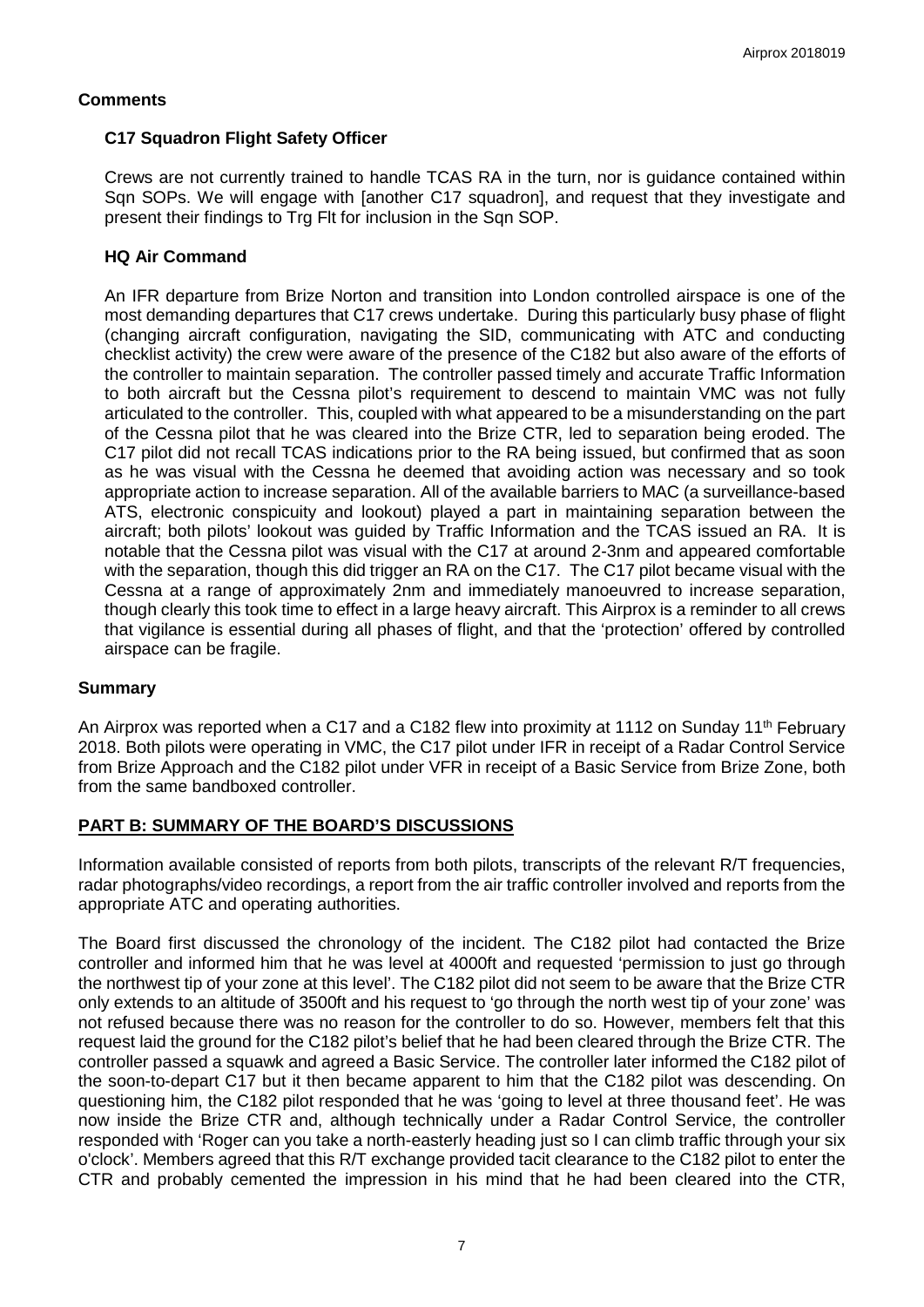whereas in fact he had not received permission to do so. Members agreed that his descent into the Brize CTR without clearance was contributory.

The controller had planned to allow the C17 to pass behind the C182, but it quickly became apparent that this would not work. With the separation reducing through 3nm, the controller belatedly told the C182 pilot to 'remain outside of controlled airspace please until cleared' to which the C182 pilot replied 'eh that's copied, I thought we had a clearance through but no we are good, good visual with that C17 and now we are coming left onto a heading north'. In his efforts to provide some degree of deconfliction, the controller had instructed the C17 pilot to level at 2800ft, coincident with the altitude of the C182 as displayed on area radar.

Shortly afterwards, the C17 pilot became visual with the C182 and decided to turn left to avoid it. Members surmised that it had been this turn that had taken his flight vector towards the C182, which in turn resulted in a TCAS RA. Members were not familiar with C17 performance characteristics, and were wary of providing a commentary on pilot actions when they themselves had not been in the situation; however, some members wondered whether it would have been preferable instead for the C17 pilot to have increased the climb rate at the point he became visual with the C182 rather than turn towards it. Notwithstanding this would take him through the late level-off clearance of 2800ft, it would probably have resulted in a more controlled avoiding action; that the C17 pilot then experience stickshaker as he attempted to climb whilst in the turn was a source of concern to the whole Board. Some airline pilot members commented that this indicated a serious lack of training in the RAF C17 community, and the Board was heartened to note that the RAF was planning to include suitable guidance in C17 SOPs.

Members discussed how this situation had arisen and commented that such circumstances had been seen in previous Airprox where no-one involved had taken adequate action. In this case, the C182 pilot under VFR was obliged to remain clear of the C17 under IFR; the controller was obliged not to introduce a risk of collision by vectoring the C17 towards another aircraft; and the C17 pilot was required not to create a collision hazard with the C182 (which he had reported first sighting at 5-6nm as he commenced his SID right-turn) recognising that he could not be sure that a TCAS RA would be generated if the other aircraft was not transponding. ATC members commented that by introducing a level-off height, the Brize controller had taken the C17 off the planned SID and that this then constituted 'vectoring' of the aircraft. Much discussion then followed regarding the degree to which the various parties held a responsibility to prevent collision. After a prolonged debate, members agreed that, although all parties were responsible for avoiding collision or proximity, in this incident it was largely for the Brize controller, with the best SA available of them all, ultimately to take control of the situation. Members agreed that, by levelling the C17 at 3000ft (and subsequently 2800ft when the aircraft were separated by 5.2nm), the controller had applied a vector, in this case in the vertical, and had therefore unwittingly vectored the C17 into conflict with the C182; had he allowed the C17 to continue the SID climb it would likely have out-climbed the C182 well before they came into proximity. After further discussion, members therefore agreed that it had been the controller's vectoring that had been the cause of the Airprox. Turning to the risk, some members felt that the separation at CPA coupled with the dynamics of the C17's manoeuvre were such that safety had been much reduced. Others felt that because both pilots were visual with the other aircraft in good time it had been a case of effective, if not timely, avoiding action. The Chairman took a vote, whereby it was established that the majority felt that the latter was the case and that, although the subsequent stick-shaker event was a cause for concern, it was not for the Airprox Board to consider that aspect of risk within the incident.

## **PART C: ASSESSMENT OF CAUSE AND RISK**

| Cause:               | The Brize controller vectored the C17 into conflict with the C182. |
|----------------------|--------------------------------------------------------------------|
| Contributory Factor: | The C182 pilot descended into the Brize CTR without clearance.     |
| Degree of Risk:      | C.                                                                 |